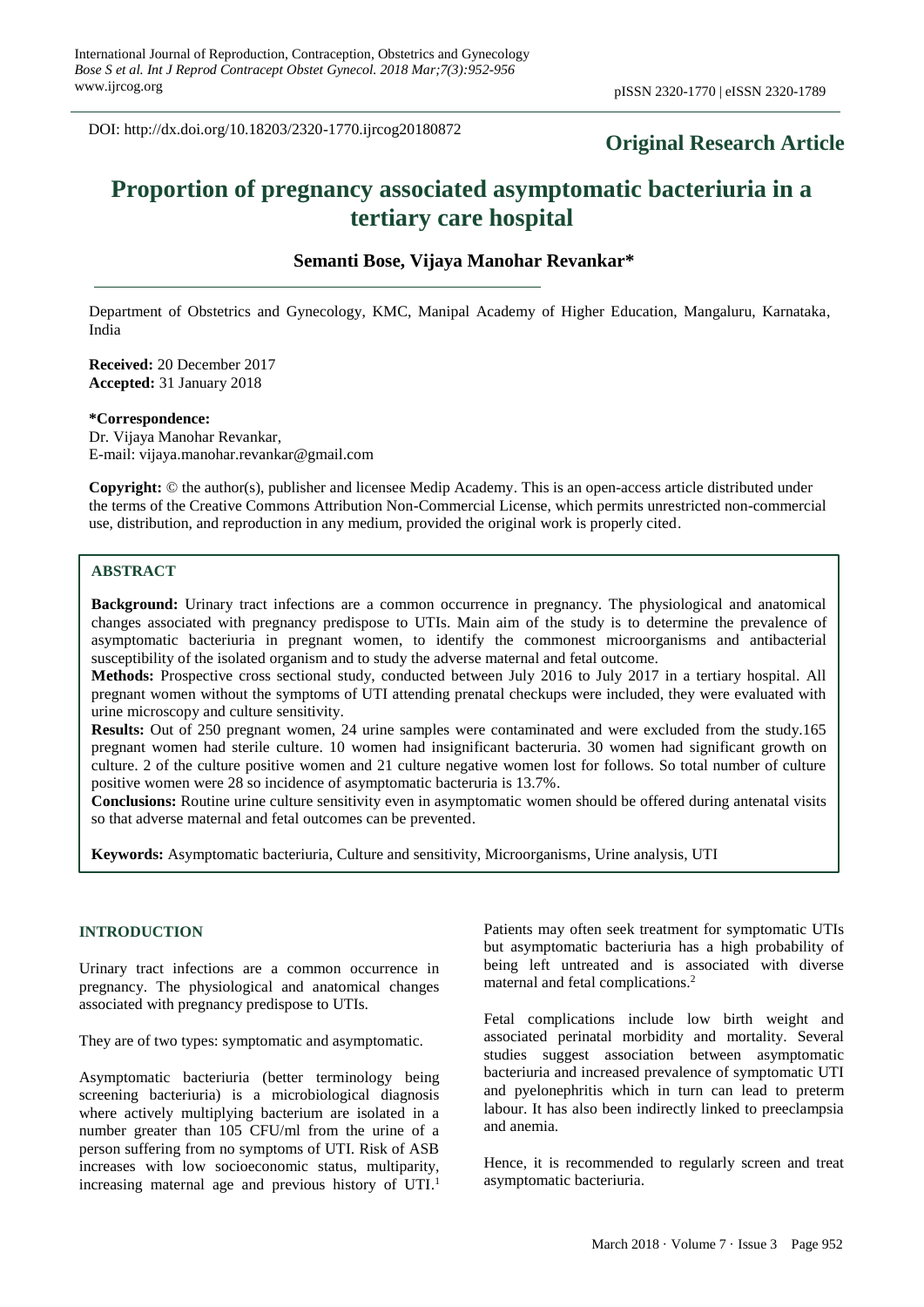Several screening methods have been tried to diagnose asymptomatic bacteriuria but none have been shown to be highly sensitive or specific in pregnant women and hence urine culture remains the gold standard for diagnosis. The most common organism causing ASB in pregnancy is *E. coli* though it is also known to be caused by other organisms such as Staphylococcus, Proteus, Citrobacter and Klebsiella.

Sensitivity of organisms to various antibiotics may vary from region to region or even from time to time. Hence the most common organisms causing asymptomatic bacteriuria and their antibiotic susceptibility in a region needs to be studied at regular intervals for effective treatment of pregnant women. This study aims to achieve the same.

## **METHODS**

This was a prospective cross-sectional study conducted from July 2016 to July 2017 in the department of Obstetrics and Gynecology in Lady Goschen Hospital, Mangalore, India. 250 women were included in the study after taking their consent for participation.

## *Inclusion criteria*

All pregnant women without symptoms of UTI.

#### *Exclusion criteria*

- Patients who did not give consent
- Patients with a history of fever  $> 38$ -degree C, dysuria, urinary hesitancy, urgency, slow stream, incontinence, frequency, incomplete voiding, flank / suprapubic / hypogastric pain
- Those who have had a history of intake of antibiotics for any indication during the current pregnancy in the last month.

A detailed history including the demography, complaints (symptoms of UTI), period of gestation of these patients was taken.

## *Laboratory evaluation*

Mid-stream clean catch urine samples of pregnant women attending pre-natal check-ups was collected into sterile uricol bottles. The samples were transported to the laboratory without delay. Microscopic examination of urine was done for pus cells. All samples were cultured on blood agar, nutrient agar and Mac Conkey agar plates. The isolates were identified by standard biochemical tests. Antimicrobial susceptibility test was performed using Kirby-Bauer disc diffusion test.

## *Statistical analysis*

Descriptive statistical analysis has been carried out in the present study. Chi-square test has been used to find the significance of study parameters between two groups (contingency table Chi Square statistic). P value  $\langle 0.05 \rangle$ was considered statistically significant.

## **RESULTS**

In this study, 250 pregnant patients were evaluated. 24 urine samples were found to be contaminated and were excluded from the study.

165 women had sterile culture, 10 women had insignificant bacteriuria and culture was not repeated and they were considered non bacteriuric women and 30 women had significant growth on culture. 2 of the culture positive women and 21 culture negative women were lost to follow up and final culture positive women were 28 with final proportion of asymptomatic bacteriuria being 13.7%.

With respect to socioeconomic status, 52% belonged to upper middle class. 29% to lower middle class, 10% to lower class and 9% to upper lower class as per the Kuppuswamy classification. Maximum percentage of bacteriuric women were seen in the lower middle (35.7%) followed by lower class (25%).

Out of 28 culture positive women, maximum (26%) belonged to the 30-35-year age group.



### **Figure 1: Asymptomatic bacteriuria in each trimester.**

Significant bacteriuria was most frequently found in women in the third trimester. 50% of the cases were in the third trimester (Figure 1).

Asymptomatic bacteriuria was found to be more common in multigravidas (64.30%) than primigravidae but the difference was not statistically significant.

Significant pyuria which was taken as more than 6 pus cells in urine, was present in only 33.3% of the women who went on to have significant growth in culture. It was absent in 67% of these women. Pyuria was also present in 20% of the women who had no growth in urine culture (Table 1).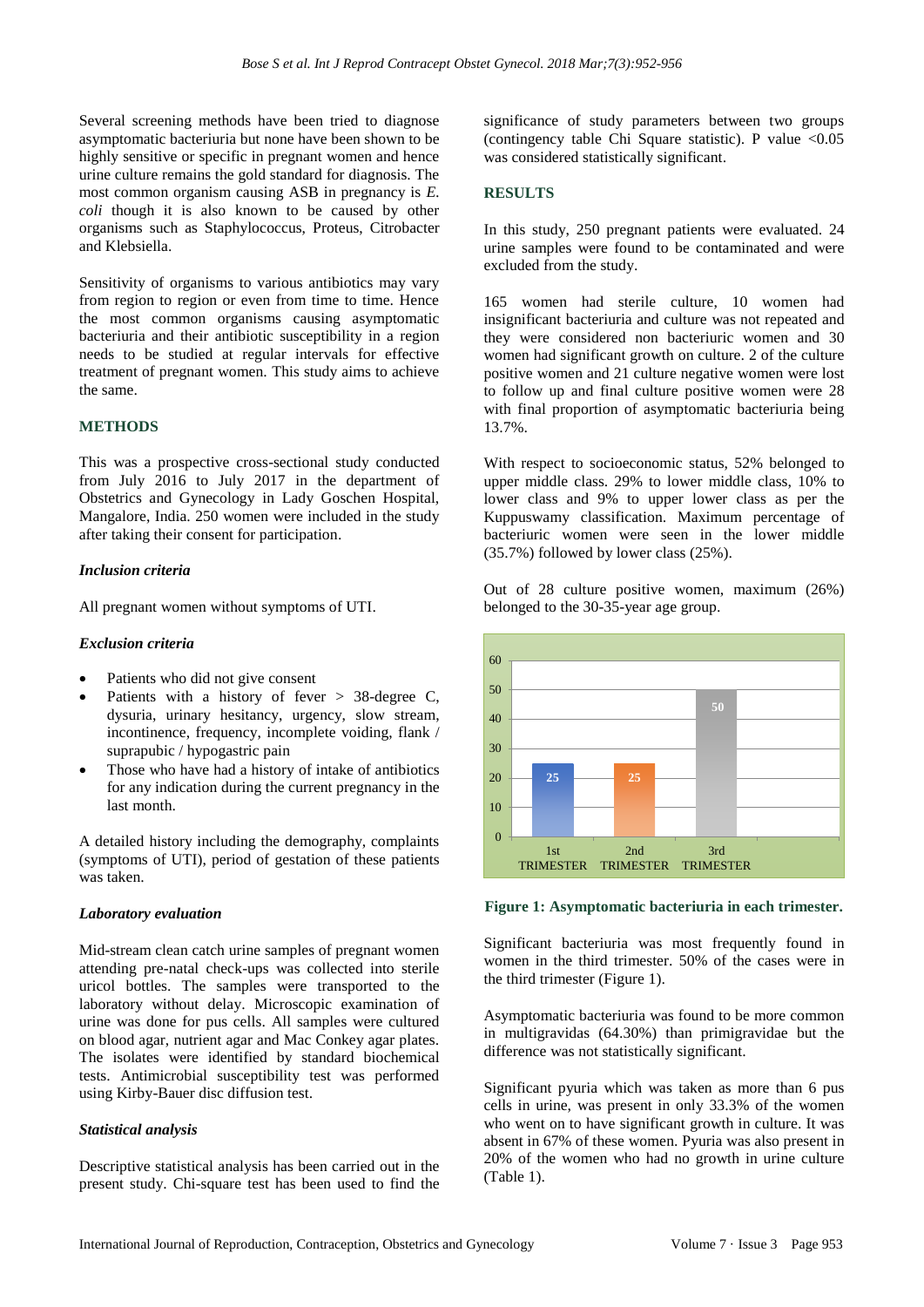## **Table 1: Significant pyuria.**

|              | <b>Present</b> | <b>Absent</b> |  |
|--------------|----------------|---------------|--|
| ASB positive | $7(33.3\%)$    | 21 (67%)      |  |
| ASB negative | 35 (20%)       | 139 (80%)     |  |

25% of the ASB positive women had symptomatic bacteriuria during the course of pregnancy whereas only 8% of ASB negative women developed symptomatic bacteriuria which was statistically significant  $(p=0.006)$ (Table 2).

#### **Table 2: Development of symptomatic bacteriuria.**

|                        | Developed Did not<br>SB | develop SB | Percentage |
|------------------------|-------------------------|------------|------------|
| <b>ASB</b><br>positive |                         | 21         | 25         |
| ASB<br>negative        | 14                      | 161        |            |

2 women out of 28 bacteriuric women and 1 woman out of 175 non- bacteriuric women developed pyelonephritis. It was found to be statistically significant  $(p=0.007)$ (Table 3).

## **Table 3: Incidence of pyelonephritis.**

|              | <b>Developed</b><br><i>pyelonephritis</i> | Did not develop<br><i>pyelonephritis</i> |
|--------------|-------------------------------------------|------------------------------------------|
| ASB positive | $2(7.14\%)$                               | 26 (92.86%)                              |
| ASB negative | $1(0.5\%)$                                | 174 (99.5%)                              |

28.66% of the bacteriuric women who reached viability had preterm labour whereas only 19.48% of nonbacteriuric women who reached viability had the same which was statistically significant (p=0.001) (Figure 2).



**Figure 2: Incidence of preterm labour/ abortions.**

45.8% of ASB positive women and 32.9% of ASB negative women had premature rupture or preterm premature rupture of membranes (Table 4).

**Table 4: Incidence of premature rupture of membranes.**

| <b>PROM</b> | <b>ASB</b> positive | <b>ASB</b> negative |
|-------------|---------------------|---------------------|
| <b>Yes</b>  | $11(45.8\%)$        | 52 (32.9%)          |
| No.         | 13 (54.2%)          | $106(67.1\%)$       |
| Total       | 24                  | 158                 |

The mean birth weight in bacteriuric women was 2.55kg and in non-bacteriuric women, it was 2.77kg which was statistically significant (p=0.020).

In ASB positive women, 9 out of 24 babies (37.5%) had NICU admissions and in ASB negative women, 23 out of 157 babies had NICU admissions which was not statistically significant. 1 patient had an IUD in the ASB negative group.

Among ASB positive patients, the most common reason for admission was low birth weight (31%) followed by sepsis (23%). Respiratory distress contributed to 16% and MSAF and Jaundice 15% each.

In ASB negative women, the most common reason for admission was Jaundice (30%) followed by MSAF (30%). Low birthweight was the next most common with 22% incidence. Sepsis was present in only 9% and RDS in 4%.

#### **Table 5: Bacterial isolates in cases.**

| <b>Organism</b>       | No. of cases                | Percentage |
|-----------------------|-----------------------------|------------|
| Escherichia coli      | 13                          | 48         |
| Klebsiella pneumoniae | $\mathcal{D}_{\mathcal{L}}$ |            |
| Proteus M.            |                             | 12.        |
| Streptococcus         |                             |            |
| Psuedomonas           |                             |            |
| Staphylococcus        |                             |            |

The most common bacterial isolate was *Escherichia coli* followed by *Staphylococcus aureus* (Table 5).



**Figure 3: Antibiotic susceptibility of culture isolates.**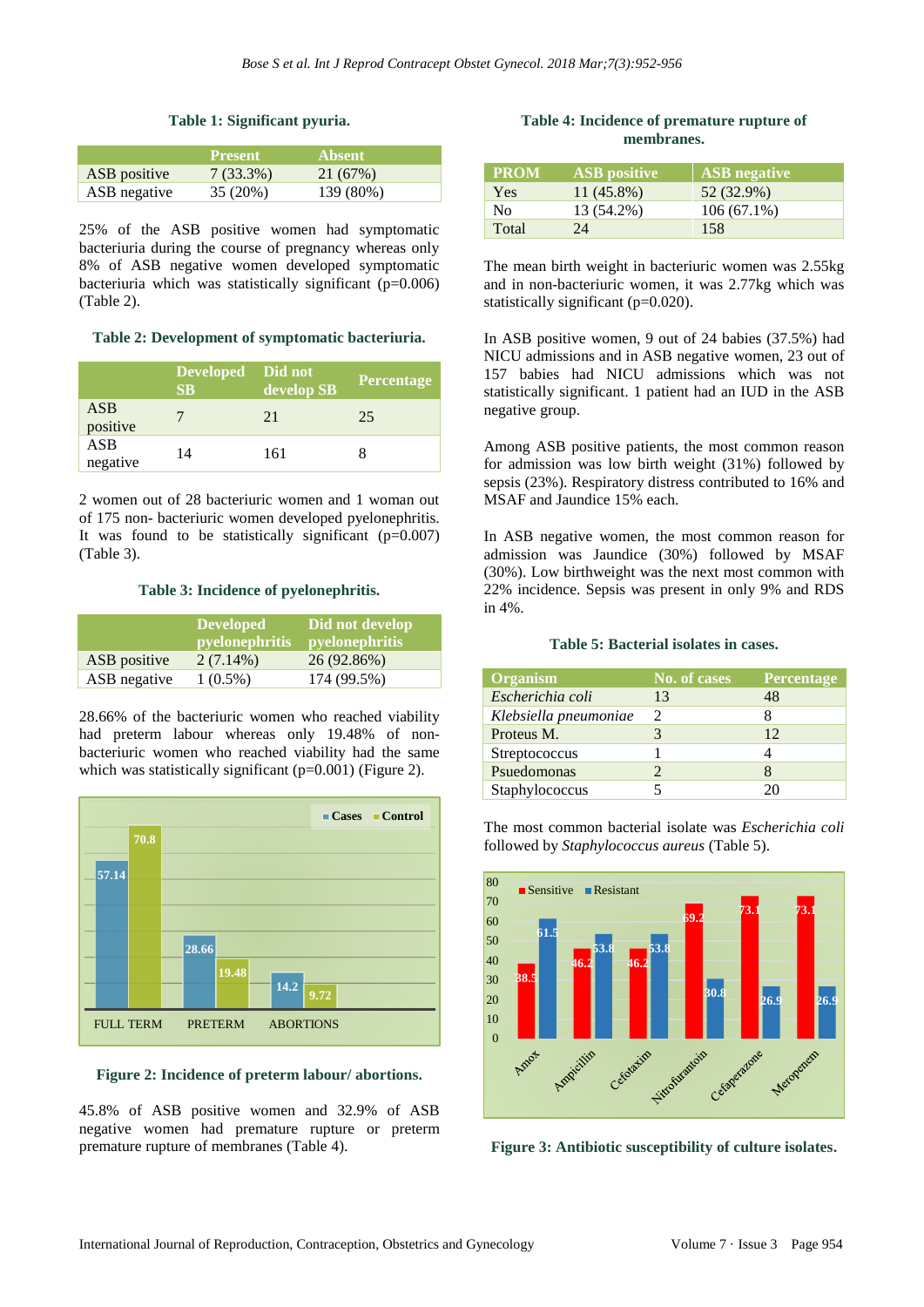Higher antibiotics like Imipenem and meropenem showed maximum sensitivity which were 98% and 84% respectively. Cefaperazone showed 73.1% sensitivity followed by Nitrofurantoin which had 69.2% sensitivity. Cefotaxim and ampicillin had 46.2 sensitivity each and very low sensitivity (38.5%) was present for Amoxicillin (Figure 3).

## **DISCUSSION**

Asymptomatic bacteriuria is associated with several maternal and foetal adverse outcomes and hence requires adequate diagnosis and treatment. The prevalence of asymptomatic bacteriuria worldwide is quoted around 2 to  $11\%$ <sup>1</sup>

#### *Proportion*

Proportion in my study was found to be 13.7% which is similar to findings of Rajaratnam et al (13.2%) and slightly more than Jayachandran et al  $(11.6\%)$ .<sup>2.3</sup>

On the other hand, Sujatha et al quotes a prevalence of 7.3% and in Chandel et al it is 7.34%. 4,6 Prasanna B et al reported a higher prevalence of 17%. <sup>5</sup> These variations between different studies may be due to the difference in the socioeconomic conditions and environmental conditions of the participants in different studies.

#### *Parity*

With respect to parity there are conflicting results where Chandel LR et al found it to be more prevalent in Primigravidae (52.9%) and Sujatha R et al found it to be more prevalent in multigravidas (51%).<sup>6</sup> Present study found ASB more prevalent in multigravidas (64.3%). The difference however was not statistically significant.

#### *Trimester*

As per the present study, higher incidence of ASB was seen in the third trimester of pregnancy (50%). Jayachandran AL et al, Nath et al and Roy et al have all reported higher incidence of ASB in the second trimester of pregnancy in contrast to this study.3,7,8 Yasodhara et al has reported higher incidence of ASB in the first trimester of pregnancy. <sup>9</sup> Udayagiri Venkata Rohini et al reports higher incidence in third trimester. 10

#### *Age*

Incidence of ASB was found to be increasing with increasing maternal age with greatest incidence in my study in the age group of 30-40 years**.** This is comparable to Prasanna B et al.<sup>11</sup>

#### *Socioeconomic status*

Previous studies conducted such as Gayathree et al and Whally et al show higher occurrence of ASB in Low SES. In present study the occurrence was found to be higher in the Lower middle and lower social classes (Kuppuswamy classificaton).<sup>12,13</sup>

## *Risk factors*

Anemia and ASB had a significant association in present study and 41% were ASB positive among 102 cases of anemia in the study.

In present study 24 cases of pre-eclampsia were diagnosed during the 3rd trimester, and 10 cases (43%) were ASB positive and significant statistically. Findings in the study of Hill JA et al also found a similar association with preeclampsia and is a significant risk factor for  $\text{ASB}.^{14}$  There was no significant association between diabetes and ASB in the present study.

#### *Progression to symptomatic UTI*

Development of symptomatic UTI as well as pyelonephritis were found to be statistically significant among culture positive cases in our study with 25% of the cases developing significant bacteriuria during the course of pregnancy and 7.41% having hospital admission for pyelonephritis.

In study conducted by Jain et al the occurrence of UTI or pyelonephritis was not found to be significantly higher among women with asymptomatic bacteriuria but Sreekumary et al found ASB a significant risk factor for developing UTI but not pyelonephritis.<sup>15,16</sup>

#### *Preterm labour*

28.2% had preterm labour in culture positive cases whereas 19.48% in culture negative cases had preterm labour. So preterm labour showed significant correlation with asymptomatic bacteriuria according to this study. These findings are comparable to several studies such as Sreekumary et al and Jain V et al which also found a positive correlation between ASB and preterm labour.<sup>15</sup>

#### *Premature rupture of membranes (PROM)*

There was no statistical significance between culture positive and culture negative cases who had premature rupture of membranes. This is in contrast to study conducted by Jain V et al where incidence of PROM was found to be significant.<sup>15</sup>

#### *Low birth weight*

Culture positive women had a mean birth weight of 2.55kg, lower than culture negative women with mean birth weight of 2.77kg. This finding is similar to previous studies showing greater chance of LBW with asymptomatic bacteriuria. Present findings were similar to Jain et al but in Rajaratnam et al low birth weight was not found to be significant in culture positive women.